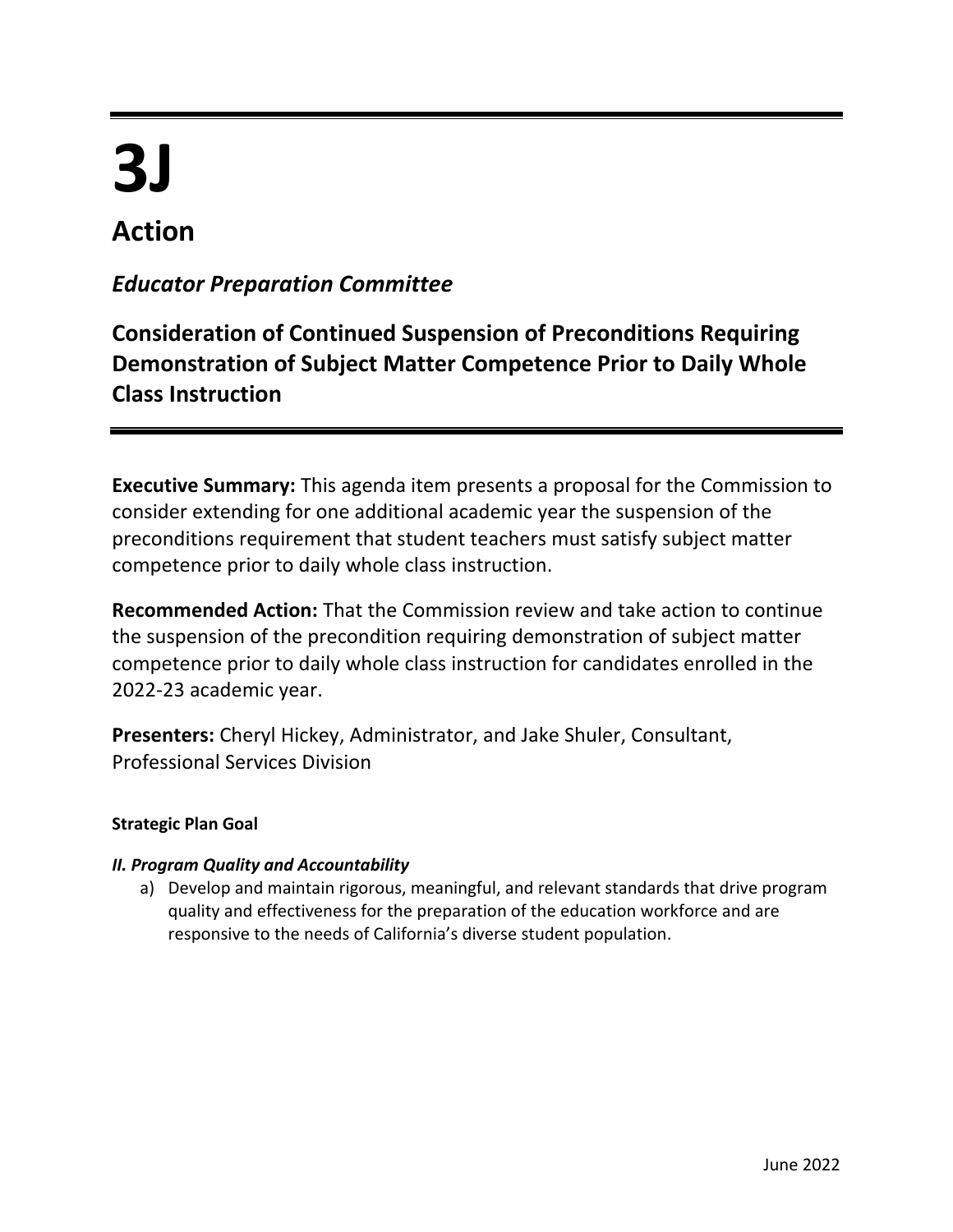# **Consideration of Continued Suspension of Preconditions Requiring Demonstration of Subject Matter Competence Prior to Daily Whole Class Instruction**

#### **Introduction**

This agenda item requests that the Commission consider continuing the suspension of the preconditions that require candidates enrolled in the upcoming 2022-23 academic year to demonstrate subject matter competence prior to daily whole class instruction. This proposed suspension would be for candidates in student teaching-based programs only. The proposed suspension would not apply to interns, as Education Code section 44325(C)(3) requires candidates enrolling in an intern pathway to have demonstrated subject matter competence prior to being recommended for the intern document. This suspension would only be in place for candidates enrolled during the 2022-23 school year who begin their program (coursework or clinical practice) on or before May 1, 2023. It would not apply to candidates admitted for the 2023-24 academic year.

#### **Background**

Since March 2020, a series of temporary flexibilities have been afforded to educator preparation programs and their candidates to ensure that prospective educators can continue to progress in their preparation programs and achieve their licensure goals, as well as to avoid exacerbating the state's teacher shortage. Some of these flexibilities represent actions taken by and under the purview of the Commission, while others were the result of legislative and/or gubernatorial action. A table with the current flexibilities is included as [Appendix](#page-5-0) A. Many of these flexibilities are set to expire in summer 2022 as PK-12 schools have returned to in person instruction and as testing centers have resumed more typical operations with enhanced options for candidates to take required examinations.

#### **Relevant Preconditions**

Education Code section 44259 requires demonstration of subject matter competence prior to issuance of a preliminary credential. Precondition 6 (Multiple and Single Subject) and Precondition 3 (Education Specialist) require that candidates demonstrate subject matter competence prior to daily whole class instruction. The full text of these preconditions is available i[n Appendix B.](#page-9-0) Daily whole class instruction typically begins during formal student teaching and before or concurrent with the beginning of the candidate's four weeks of solo or co-teaching that is required by program standards. However, because programs have flexibility with respect to their program design, and student teaching/clinical practice may differ in significant ways, programs determine when "daily whole class instruction" begins within their program.

To meet the needs of candidates who were impacted by testing center closures caused by the pandemic and the stay-at-home orders, the Commission took action in [April 2020](https://www.ctc.ca.gov/docs/default-source/commission/agendas/2020-04/2020-04-4a.pdf?sfvrsn=9a2e2cb1_6) to suspend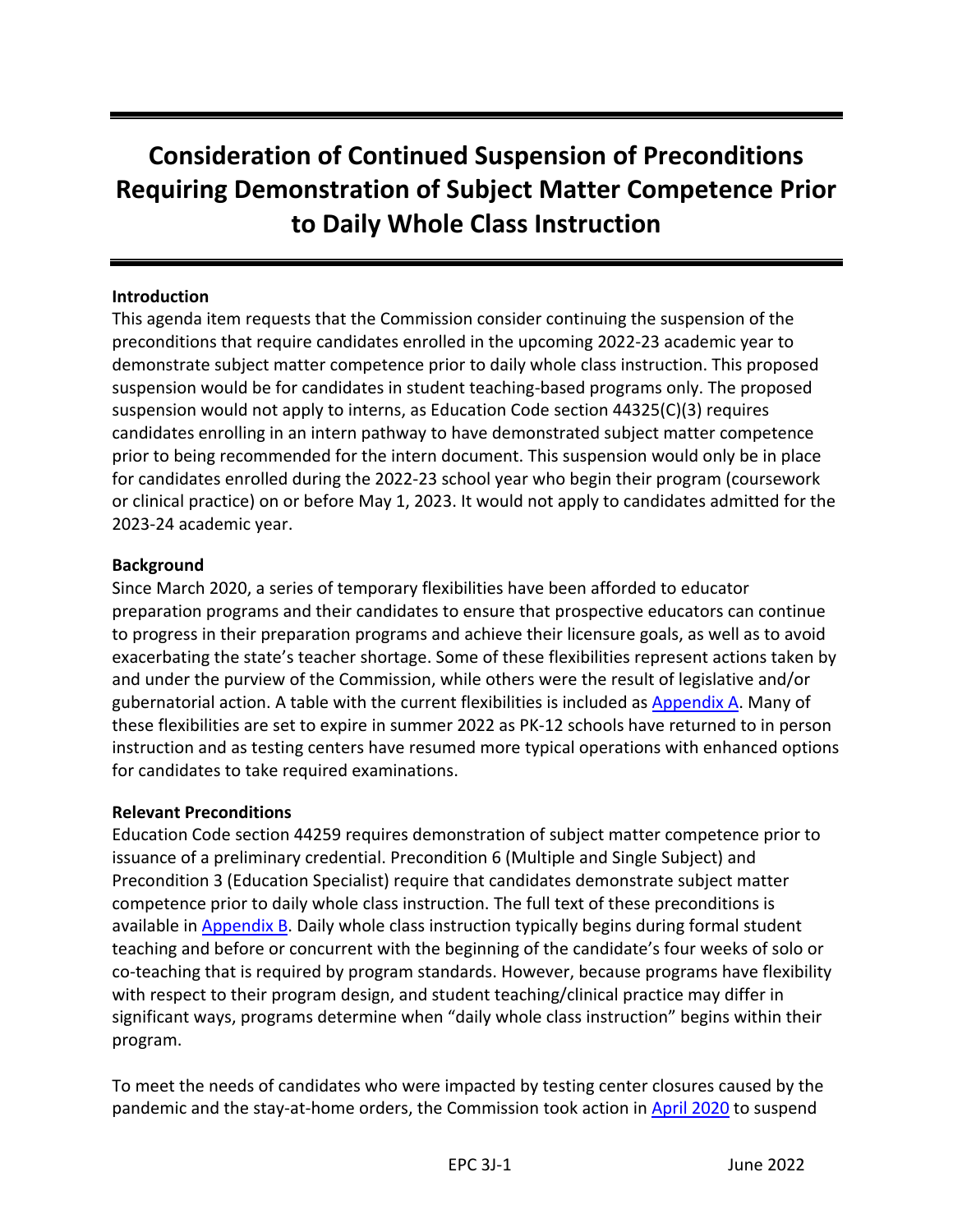these preconditions. The Commission revisited this action again in [April 2021](https://www.ctc.ca.gov/docs/default-source/commission/agendas/2021-04/2021-04-4h.pdf?sfvrsn=fc352bb1_4) as the impact of the pandemic continued. At that time, the Commission acted to extend this suspension through academic year 2021-22. The Commission then took action in [December 2021](https://www.ctc.ca.gov/docs/default-source/commission/agendas/2021-12/2021-12-2e.pdf?sfvrsn=601925b1_4) to extended the flexibility around the subject matter requirement for interns through June 30, 2022, as authorized by AB 130 (Chap. 44, Stats. 2021). The Commission did not take action at that time for non-intern candidates since the previous action taken in April 2021 had pertained to the entire 2021-22 academic year.

As this deadline nears, many in the field have requested that the Commission consider extending the suspension of these preconditions for one additional year, through academic year 2022-23.

#### *Current Rationale for Continued Extension*

Two major reasons are cited by institutional personnel for requesting these preconditions be suspended for one additional academic year.

First, while most testing centers are now open, capacity expanded, and new options are available such as online proctoring for many exams, some programs are reporting that candidates are still experiencing difficulty taking some exams at times and locations when the candidate is available. While online proctoring has been made available for many credential areas which affords candidates flexibility to take exams at their home, campus library, or other convenient locations at a schedule that works for them within a 24-hour period for one week per month, some examinations are still provided at testing centers only. An example is CSET Multiple Subjects Subtest II (Science and Mathematics) for the Multiple Subject credential which is not currently available through the online proctoring option because this exam includes hand draw/scanning functionality which is not supported through online proctoring.

Second, institutions have reported that they need additional time to more efficiently and effectively implement the new options for candidates to demonstrate subject matter competence which were made available through passage of AB 130. Three new options include: completion of an academic degree major from a regionally accredited institution of higher education that matches the credential area being sought, completion of coursework from a regionally accredited institution of higher education that is aligned to the Subject Matter Requirements (SMRs) for the credential being sought, or a combination of coursework aligned to the SMRs and qualifying examination subtests [\(See Appendix C\)](#page-10-0). Personnel from institutions throughout the state are reporting being overwhelmed by requests for coursework evaluation to meet subject matter competency. It has taken programs significant time to understand and establish institutional processes to implement the law and that completing coursework and transcript evaluation for a large number of candidates and prospective candidates has been challenging in this first year of implementation. Additionally, despite efforts from Commission staff and program personnel to provide accurate information, many candidates have misunderstood the new law, believing that the subject matter requirement has been eliminated entirely, when in fact, it has allowed new options for demonstrating subject matter. As a result,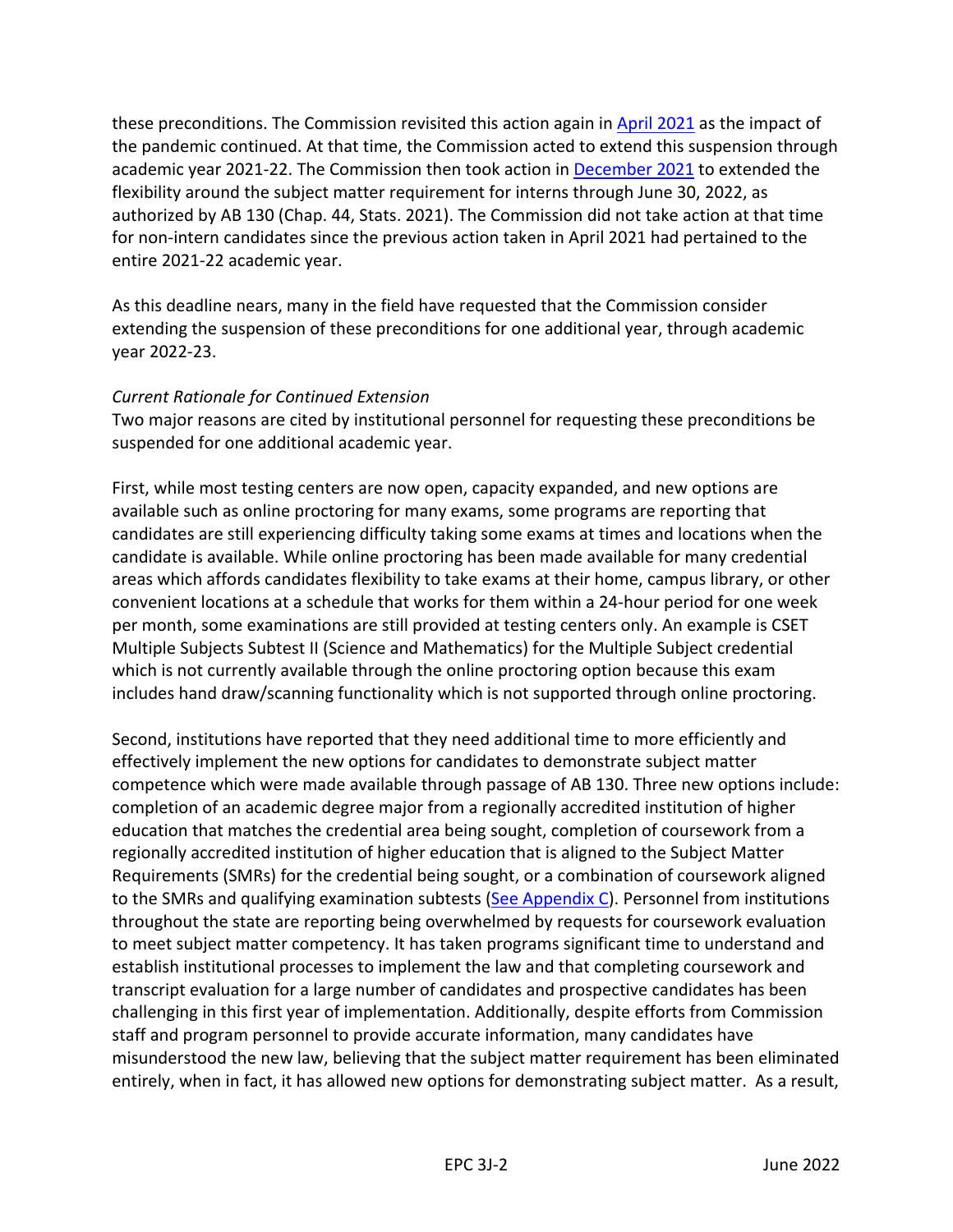some candidates had postponed signing up for necessary examinations and are now trying to take those examinations.

Institutions have been in communication with Commission staff continually since passage of the bill to ensure that they are implementing the law in the manner that it was intended. They continue to update Commission staff on the challenges and opportunities associated with these new options and to work with the staff to ensure that these new options are available to all prospective educators who qualify for them.

#### *Who would be eligible for this flexibility?*

If the Commission approves the continued suspension of the relevant preconditions, this flexibility will apply to all candidates in a **student teaching pathway** (including residencies) who are admitted to a credential program **for enrollment in the academic year 2022-23**. It would not apply to any new candidates admitted for enrollment in academic year 2023-24 or beyond, including any candidate admitted with a start date of May 1, 2023, or later.

#### *Does this flexibility apply to Interns?*

Action taken by the Commission in accordance with AB 130 (Chap. 44, Stats. 2021) requires that all applicants for an intern credential after June 30, 2022, must demonstrate subject matter.

#### *When would these candidates receiving the flexibility for 2022-23 academic year be required to demonstrate subject matter competence?*

Any candidate enrolled in academic year 2022-23 that has been allowed to participate in daily whole class instruction prior to demonstrating subject matter competence must demonstrate subject matter competence prior to being recommended for the preliminary credential.

#### *When would this flexibility end?*

This flexibility would end for all newly admitted candidates with start dates of May 1, 2023, or later.

#### *Why is the Commission proposing a May 1, 2023, end date for this flexibility if the flexibility only applies to candidates in academic year 2022-23 and not beyond?*

Institutions across the state have different parameters for defining an academic year. By establishing a sunset date for this flexibility of May 1, 2023, it helps avoid having candidates who begin programs in the summer months of 2023 across the state from being held to different standards, with some programs considering this period of time as part of academic year 2022-23 and others 2023-24. All candidates who are newly admitted for a start date of May 1, 2023, or later will need to demonstrate subject matter competence prior to daily whole class instruction per the relevant preconditions.

#### *Would this flexibility apply to candidates who are admitted during the 2022-23 academic year for enrollment in the 2023-24 academic year?*

No. The flexibility would only apply to candidates in the 2022-23 academic year and who begin their program (coursework or clinical practice) before May 1, 2023.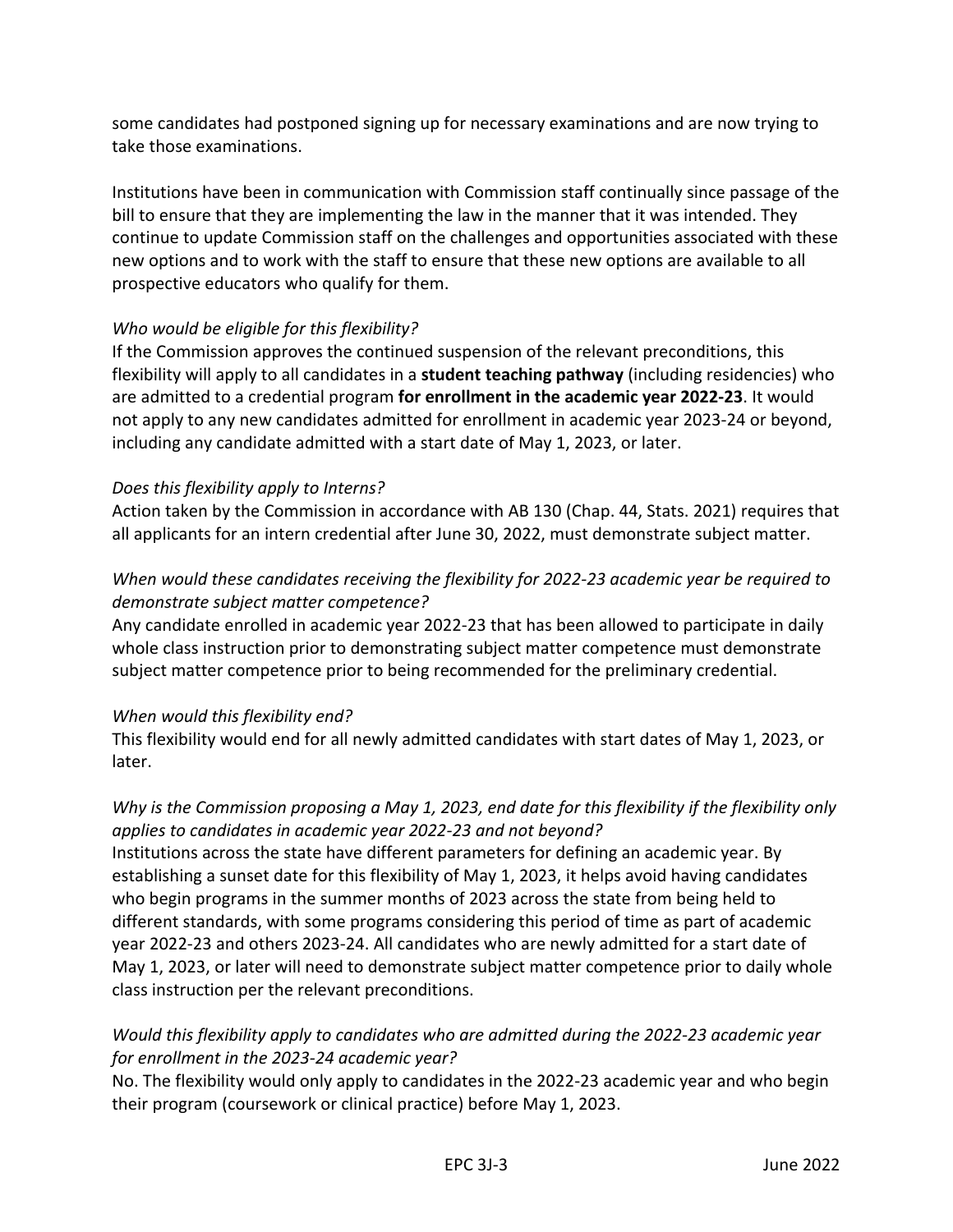Any new candidate admitted for enrollment in a program in academic year 2023-24 or who will begin their program on or after May 1, 2023, must meet subject matter prior to daily whole class instruction.

*What if a candidate who was given this flexibility for the 2022-23 academic year has not completed their program by May 1, 2023, and must continue their enrollment?*  Candidates enrolled in 2022-23 (or earlier) under this flexibility will be able to continue their program into the future under this flexibility. They must demonstrate subject matter competence prior to receiving their preliminary credential.

*Would the institution be allowed to require its candidates to demonstrate subject matter competence prior to daily whole class instruction even if the Commission adopted this extension?*

Yes, an institution may choose to require that its candidates enrolled in 2022-23 demonstrate subject matter competence prior to daily whole class instruction. This would be an institution level decision.

It is important to note that, if the Commission votes to approve this extension of this flexibility, programs should strongly encourage and prepare all candidates to complete all examination requirements as early as possible in their programs. This action should not be seen as a waiver of the subject matter requirement or endorsement of unreasonable delays in completing credential requirements.

#### **Staff Recommendation**

Staff recommends that the Commission continue the suspension of Precondition 6 (Multiple and Single Subject) and Precondition 3 (Education Specialist) for student teaching candidates enrolled in a preliminary Multiple, Single, or Education Specialist program for academic year 2022-23 and who have a start date prior to May 1, 2023.

#### **Next Steps**

If the Commission takes action to continue the suspension of the relevant preconditions related to subject matter competence and daily whole class instruction, the Commission staff will prepare a Program Sponsor Alert to communicate this action to the field.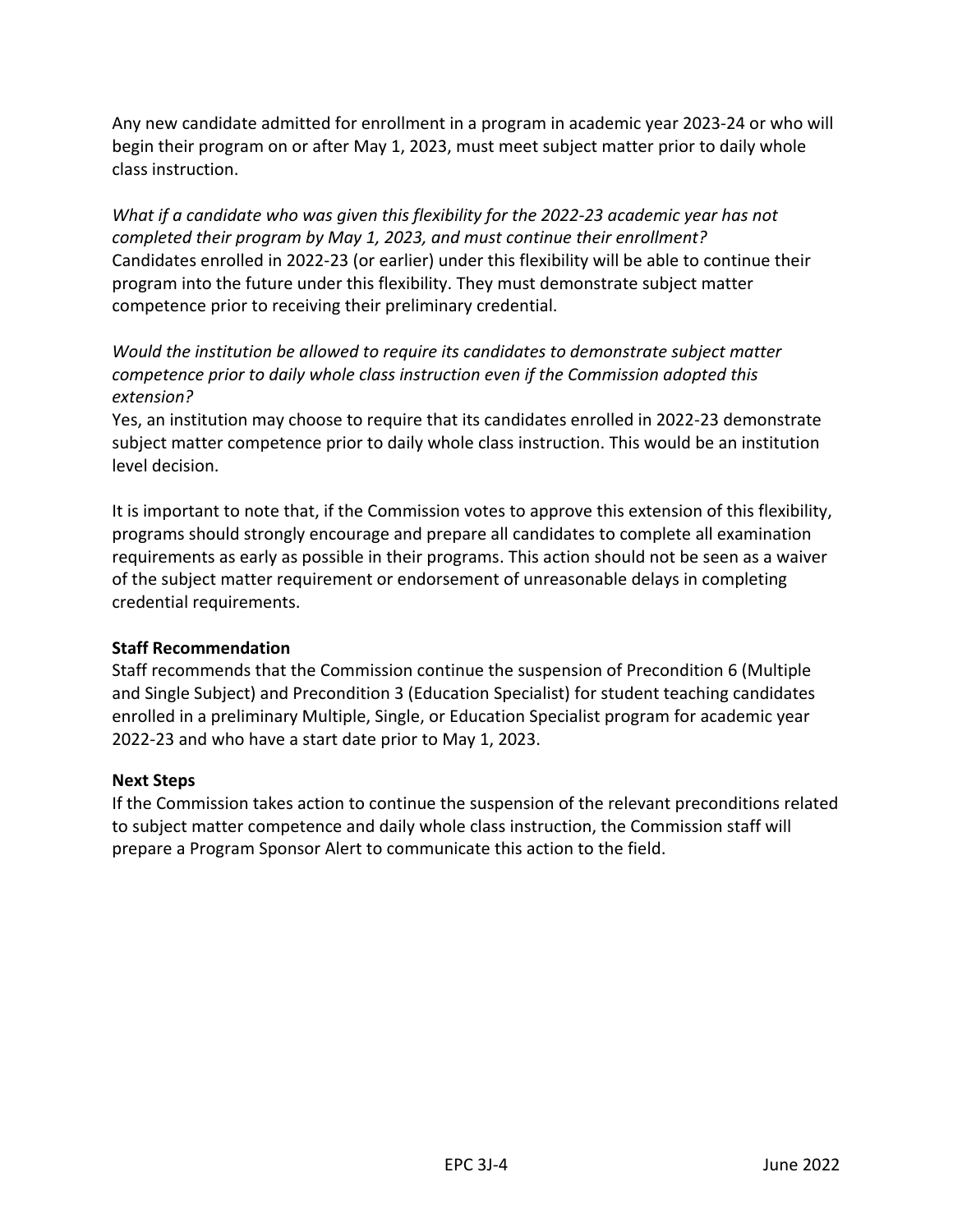## **Appendix A**

| <b>COVID Flexibilities 2021-22</b> |
|------------------------------------|
| Updated: December 29, 2021         |

<span id="page-5-0"></span>

| <b>COVID</b><br><b>Flexibility</b> | <b>Summary of Flexibility</b>                                                                                                                                                                                              | <b>Eligible for Use</b>            | <b>Authority and Conditions</b>                                                                                                                                                                                                                                  |
|------------------------------------|----------------------------------------------------------------------------------------------------------------------------------------------------------------------------------------------------------------------------|------------------------------------|------------------------------------------------------------------------------------------------------------------------------------------------------------------------------------------------------------------------------------------------------------------|
| <b>TPA/APA</b>                     | Move performance assessment requirement (TPA/APA)<br>to the Clear Credential if impacted by COVID as noted in<br>PSA 21-08. The performance assessment must be passed<br>prior to recommendation for the clear credential. | March 19, 2020-<br>August 31, 2022 | <b>Authority: EO N-66-20 and SB 820</b><br>(Chap. 110, Stats. 2020)<br>Extended with AB 130 (Chap. 44,<br>Stats. 2021)<br><b>Conditions:</b> Enrolled in program,<br>met all requirements other than the<br>performance assessment, COVID<br>prevents completion |
| <b>RICA</b>                        | Move RICA requirement to the Clear Credential if<br>impacted by COVID as noted in PSA 21-08. The<br>assessment must be passed prior to recommendation for<br>the clear credential.                                         | March 19, 2020-<br>June 30, 2022   | Authority: EO N-66-20 and SB 820<br>(Chap. 110, Stats. 2020)<br>Extended with AB 130 (Chap. 44,<br>Stats.2021)<br>The Commission took action to<br>extend this deadline to June 30,<br>2022<br><b>Conditions:</b> Unable to take RICA due<br>to COVID            |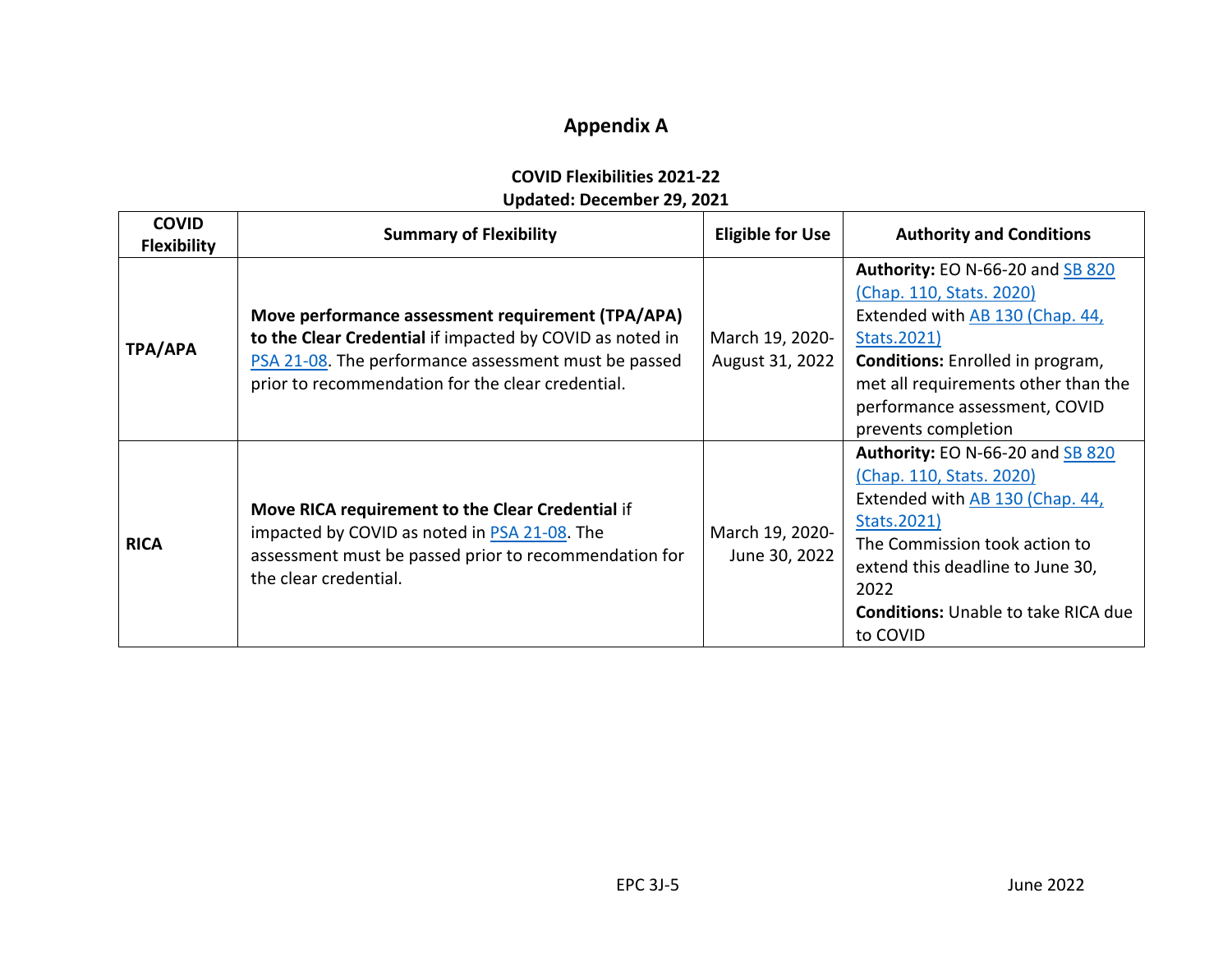| <b>COVID</b><br><b>Flexibility</b>          | <b>Summary of Flexibility</b>                                                                                                                                                                                                                                                                                           | <b>Eligible for Use</b>          | <b>Authority and Conditions</b>                                                                                                                                                                                                                                                                                                  |
|---------------------------------------------|-------------------------------------------------------------------------------------------------------------------------------------------------------------------------------------------------------------------------------------------------------------------------------------------------------------------------|----------------------------------|----------------------------------------------------------------------------------------------------------------------------------------------------------------------------------------------------------------------------------------------------------------------------------------------------------------------------------|
| <b>CBEST</b>                                | Suspends requirement of CBEST for Program Entry, if the<br>candidate is unable to complete the exam due to testing<br>center closures related to COVID-19, and the<br>requirements for programs to use the CBEST data to<br>support candidates. Basic Skills must be met prior to<br>recommendation for the credential. | March 19, 2020-<br>June 30, 2022 | Authority: EO N-66-20 and SB 820<br>(Chap. 110, Stats. 2020)<br>Extended with AB 130 (Chap. 44,<br>Stats.2021)<br>The Commission took action to<br>extend this deadline to June 30,<br>2022<br><b>Conditions:</b> For prospective<br>candidates unable to take the exam<br>due to testing center closures<br>related to COVID-19 |
| <b>Subject</b><br>Matter-<br><b>Interns</b> | <b>Suspends Subject Matter Requirement for Interns to</b><br>enter the Intern program if the candidate is unable to<br>complete it due to testing center closures related to<br>COVID-19. The subject matter requirement must be met<br>prior to recommendation for the preliminary credential.                         | March 19, 2020-<br>June 30, 2022 | Authority: EO N-66-20 and SB 820<br>(Chap. 110, Stats. 2020)<br>Extended with AB 130 (Chap. 44,<br>Stats.2021)<br>The Commission took action to<br>extend this deadline to June 30,<br>2022<br><b>Conditions: Unable to take CSET due</b><br>to testing center closures related to<br><b>COVID</b>                               |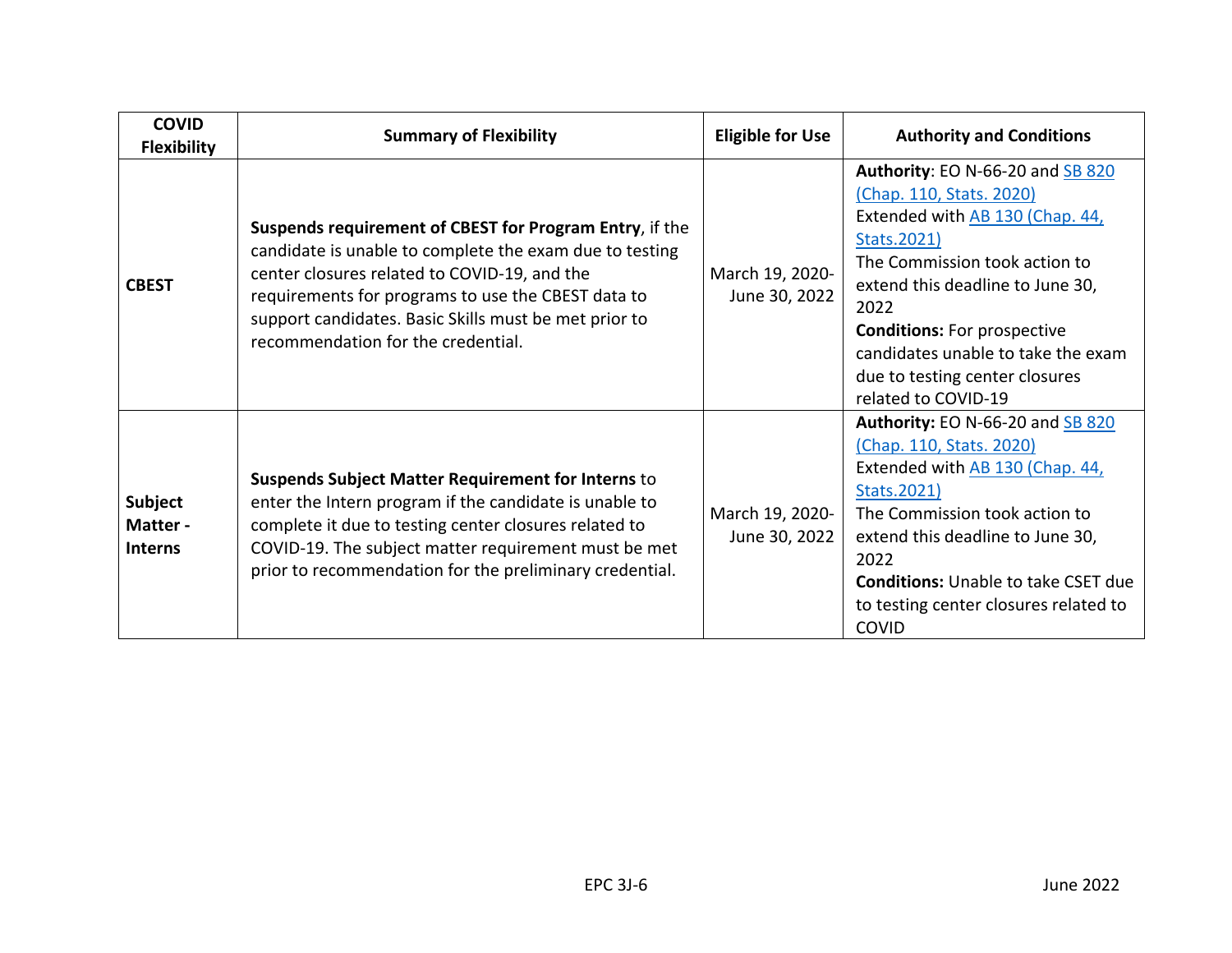| <b>COVID</b><br><b>Flexibility</b>                             | <b>Summary of Flexibility</b>                                                                                                                                                                                                                                                                                                                                                                                                           | <b>Eligible for Use</b>                                                                                 | <b>Authority and Conditions</b>                                                                                                                                                                       |
|----------------------------------------------------------------|-----------------------------------------------------------------------------------------------------------------------------------------------------------------------------------------------------------------------------------------------------------------------------------------------------------------------------------------------------------------------------------------------------------------------------------------|---------------------------------------------------------------------------------------------------------|-------------------------------------------------------------------------------------------------------------------------------------------------------------------------------------------------------|
| <b>Subject</b><br>Matter-<br><b>Student</b><br><b>Teaching</b> | Waive the Preconditions that Require Subject Matter<br>Requirement prior to Daily Whole Class Instruction for<br>Preliminary Multiple/Single Subject and Preliminary<br>Education Specialist candidates. All candidates must<br>satisfy the subject matter requirement prior to<br>recommendation for the preliminary credential.<br>This is the flexibility that would be extended if the<br>proposal in this agenda item is accepted. | For school year<br>2021-22.<br>The suspension<br>ends August 31,<br>2022<br>(Proposed -<br>May 1, 2023) | <b>Authority: Commission action, April</b><br>2020, Agenda item 4A<br>Extended with Commission action,<br>June 2021, Agenda item 4E<br><b>Conditions: Unable to take CSET due</b><br>to COVID.        |
| <b>PS-VTW</b>                                                  | Program Sponsor Variable Term Waiver (PS-VTW) allows<br>candidates who were on track to complete an educator<br>preparation program to have an additional year to<br>complete the credential requirements.                                                                                                                                                                                                                              | March 19, 2020-<br>August 31, 2021                                                                      | <b>Authority: Commission Action, April</b><br>2020 and October 2020<br><b>Conditions: Almost all requirements</b><br>met, need more time, and impacted<br>by COVID                                    |
| PPS-2nd<br><b>Placement</b>                                    | Waives the Requirement for 2 Placements for Pupil<br>Personnel Credentials. Title 5 regulations require<br>candidates to complete placements in at least two grade<br>level bands for a minimum of 100 hours in each<br>placement. This requirement is waived. Candidates are<br>still subject to the minimum number of total required<br>clinical practice hours.<br>This flexibility has expired.                                     | March 19, 2020-<br>June 30, 2021                                                                        | Authority: SB 98 (Chap. 24, Stats.<br>2020)<br><b>Conditions: Impacted by COVID</b>                                                                                                                   |
| <b>CBEST</b>                                                   | Defer CBEST for one year if the candidate who has not<br>previously failed the assessment (used most often by out<br>of state candidates).<br>This flexibility has expired.                                                                                                                                                                                                                                                             | March 19, 2020-<br>August 31, 2021                                                                      | <b>Authority: Commission Action, April</b><br>2020 and October 2020<br><b>Conditions: Not previously failed</b><br>CBEST as noted in the CBEST<br><b>Deferral and BSR Guidance</b><br><b>Document</b> |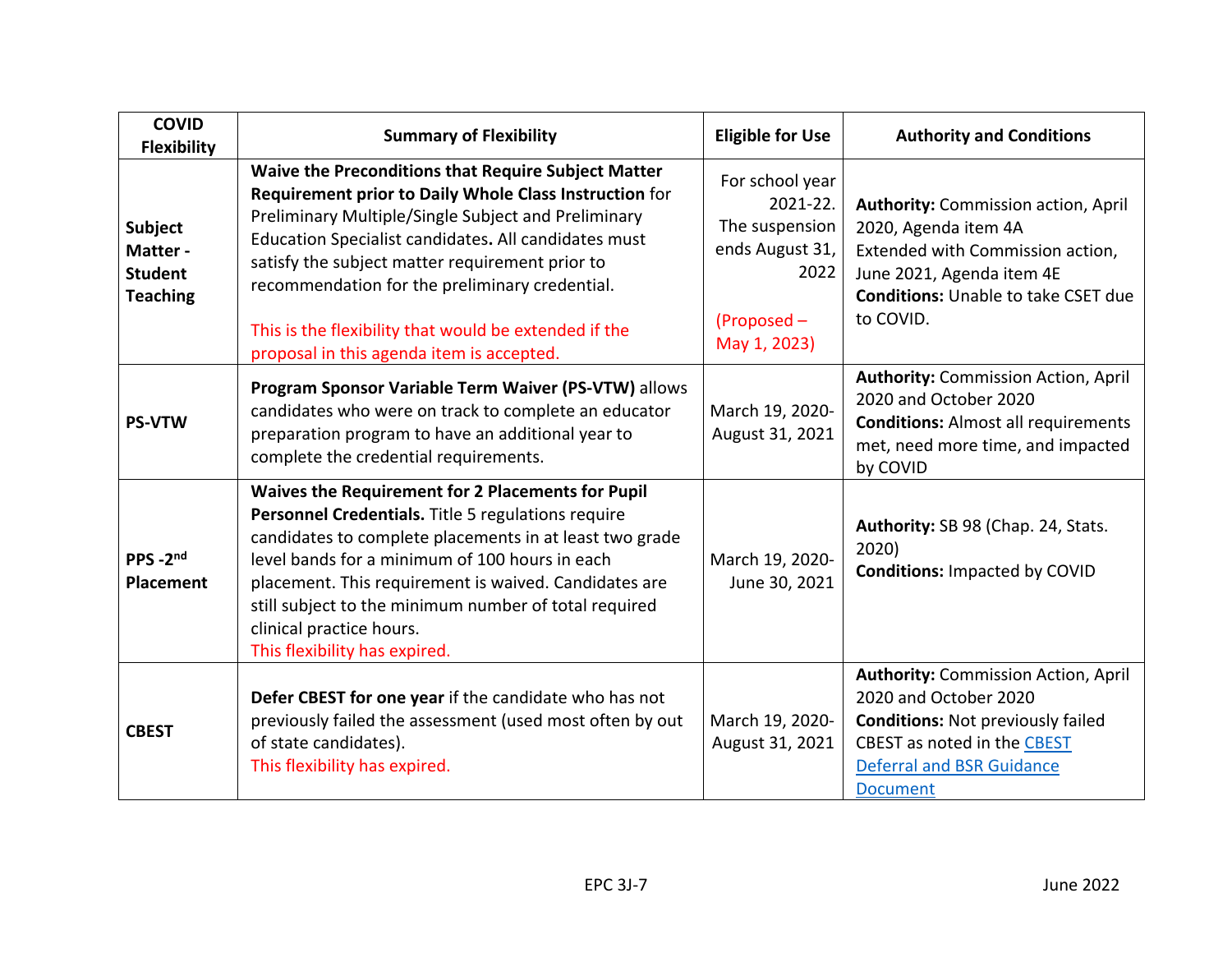| <b>COVID</b><br><b>Flexibility</b>        | <b>Summary of Flexibility</b>                                                                                                                                                                                                                                                                                | <b>Eligible for Use</b>                                                               | <b>Authority and Conditions</b>                                                                           |
|-------------------------------------------|--------------------------------------------------------------------------------------------------------------------------------------------------------------------------------------------------------------------------------------------------------------------------------------------------------------|---------------------------------------------------------------------------------------|-----------------------------------------------------------------------------------------------------------|
| Length of<br>Validity of<br><b>Scores</b> | <b>Examination Scores are Valid for eleven (11) years rather</b><br>than the ten years in Regulations due to the COVID<br>pandemic.<br>This flexibility has expired.                                                                                                                                         | March 19, 2020-<br>June 30, 2021                                                      | Authority: SB 98 (Chap. 24, Stats.<br>2020)<br><b>Conditions: Impacted by COVID</b>                       |
| <b>Extension of</b><br><b>Credentials</b> | COVID has been defined as a Good Cause for a one-year<br>extension to a credential or permit for individuals.<br>Requires evidence of school closure, medical reasons,<br>mandated quarantine, or other disruption directly<br>related to COVID. (PIPs and STSPs do not quality for this<br>extension)       | Available for all<br>credential<br>holders except<br>for holders of a<br>PIP or STSP. | <b>Authority: Commission Action, April</b><br>2020 Agenda Item 3A<br><b>Conditions: Impacted by COVID</b> |
| PIP/STSP                                  | Individuals who have served on a PIP or STSP can<br>downgrade to an employer requested Variable Term<br>Waiver (VTW).                                                                                                                                                                                        | Available for<br>PIP/STSP<br><b>Holders</b>                                           | <b>Authority: Commission Action, April</b><br>2020<br><b>Condition: Impacted by COVID</b>                 |
| <b>VTW</b>                                | Individuals serving on a VTW may, through an employer,<br>request an additional issuance of the waiver even if the<br>criteria for renewing the waiver have not been met.<br>Requires evidence of school closure, medical reasons,<br>mandated quarantine, or other disruption directly<br>related to COVID. | Available for all<br>VTW holders                                                      | <b>Authority: Commission Action, April</b><br>2020<br><b>Condition: Impacted by COVID</b>                 |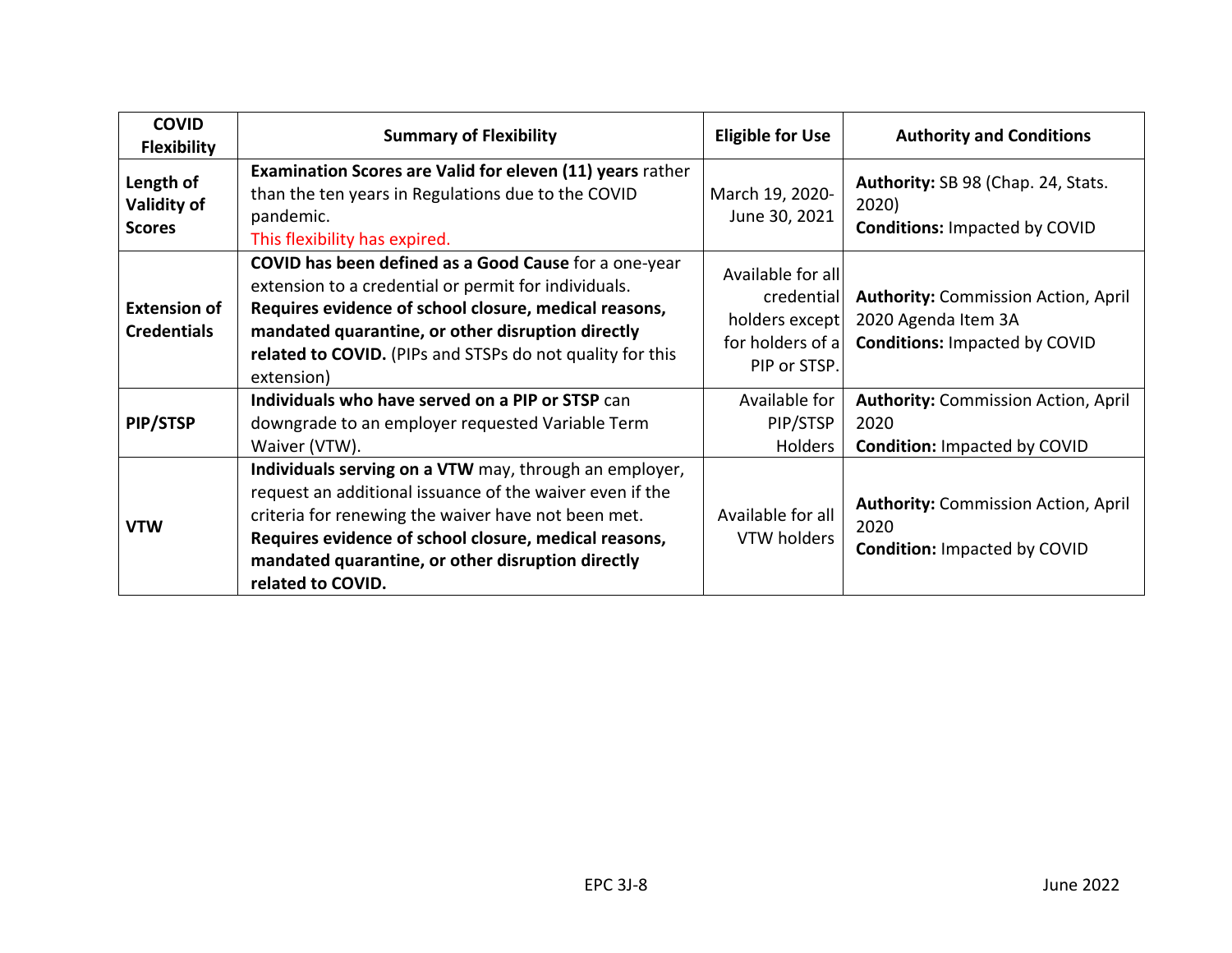#### **Appendix B**

#### **Precondition 6 Multiple and Single Subject Programs**

<span id="page-9-0"></span>(6) Subject Matter Proficiency. The approved preliminary teacher preparation program sponsor determines that each candidate meets the subject matter requirement prior to being given daily whole class instructional responsibilities in a TK-12 school or before becoming the teacher of record as an intern in a TK-12 school. Reference: Education Code sections 44259(b)(5).

- For Multiple and Single Subject programs (traditional and intern), the candidate provides evidence of having passed the appropriate subject matter examination(s) or having completed the appropriate Commission-approved subject matter preparation program, or a course of study deemed equivalent by the program sponsor.
- For integrated undergraduate programs only, the candidate must be monitored by the program for subject matter competency both prior to beginning and during early field experiences. Each candidate in an integrated undergraduate program must have satisfied subject matter or at a minimum completed four-fifths of the Commissionapproved subject matter preparation program prior to beginning solo (i.e., student) teaching.

#### **Precondition 3 Education Specialist Programs**

(3) Subject Matter Proficiency. The approved teacher preparation program sponsor determines that each candidate meets the subject matter requirement prior to solo teaching, or, for intern candidates, before being given daily whole class instructional responsibilities in a K-12 school or before becoming the teacher of record in a K-12 school. Reference: Education Code section 44227.

To demonstrate subject matter competence, a candidate for an Education Specialist teaching credential, except for the Early Childhood Special Education credential, shall:

- 1. Pass the Commission-approved Multiple Subject matter examination; or pass a Commission-approved subject matter examination in Art, English, Mathematics, including foundational-level Mathematics, Music, Social Science or Science, including foundational-level General Science; or
- 2. Complete a Commission-approved subject matter program in Art, Elementary, English, Mathematics including foundational-level Mathematics, Music, Social Science or Science, including foundational-level General Science; or Preliminary Education Specialist 2 Preconditions For integrated undergraduate programs only, the candidate must be monitored for subject matter competency both prior to beginning and during early field experiences. Each candidate in an integrated undergraduate program must have satisfied subject matter or at a minimum completed four-fifths of the Commissionapproved subject matter preparation program prior to beginning solo (i.e., student) teaching. 3. Hold a California general education teaching credential in any subject.